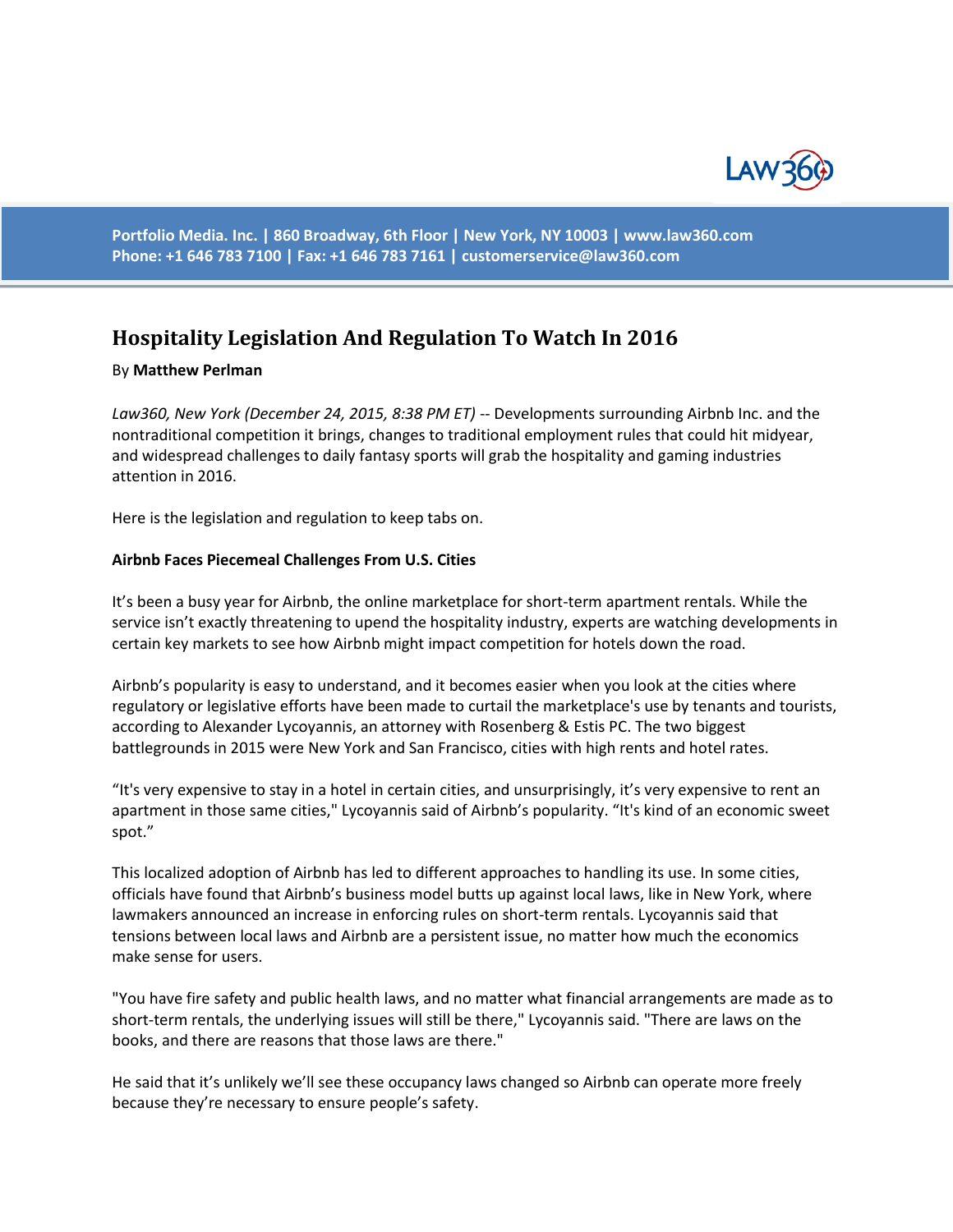"You don't necessarily have to change laws simply because someone has a website that makes it easier to do something. There are still important interests that led to those laws being passed," Lycoyannis said.

In San Francisco, Airbnb's hometown, the issue is playing out differently. There, voters shot down a referendum in November that would have curbed the site's operation in the city by limiting the number of nights a resident is allowed to rent out their apartment. The rule changes also would have provided neighbors of short-term rentals an easier path to file lawsuits when they suspect violations.

Notably, Airbnb engaged in an \$8.5 million marketing campaign ahead of the vote, and later announced the company would form 100 guilds comprising Airbnb members in 100 cities nationwide by the end of 2016, to promote the services' interests. Lycoyannis said these efforts may well pay off.

"Money and politics can never be discounted as a galvanizing force," he said.

Heading into 2016, there are likely to be more localized issues that crop up around Airbnb as municipalities try to figure out what to do about the service. Lycoyannis cautioned that each city and region has its own set of competing interests that will impact the outcome, and that people trying to see where the industry is heading have to understand the forces at play in that specific place.

"If you're interested in the issue, you really have to look at the locale," Lycoyannis said. "Because New York and San Francisco and other locales are going to have their own dynamics, and you really have to dive into who the players are there, and what the local issues are, and what's important to the electorate there."

"You can't draw any sweeping conclusions nationally," he added.

## **FLSA Changes Coming Midyear**

The U.S. Department of Labor was expected to implement changes to the Fair Labor Standards Act in 2015 that would alter regulations covering overtime exemptions for executive, administrative and professional employees. The changes were finally proposed in June, and the DOL is now expecting to implement them by the middle of 2016.

The biggest change for the hospitality industry would be a near doubling of the minimum salary for certain exempt employees from the current level. The change also provides for an indexed increase in the threshold moving forward.

"This is a big change in the landscape, and it has huge economic and practical impacts for employers, and for everybody," Michael Abcarian, an attorney with Fisher & Phillips LLP, told Law360.

The DOL took public comments after releasing its proposed rules, and is currently weeding through them and considering revising its proposal. Abcarian said that until the final rules are announced, employers should proceed as if the rules will be enacted as proposed.

"If you're prepared for it, the way it's been formulated up to this point, you probably aren't going to be too far off in having to make any changes, if tweaking has been done," Abcarian said.

He recommends that businesses take a hard look now at their employment policies for exempt workers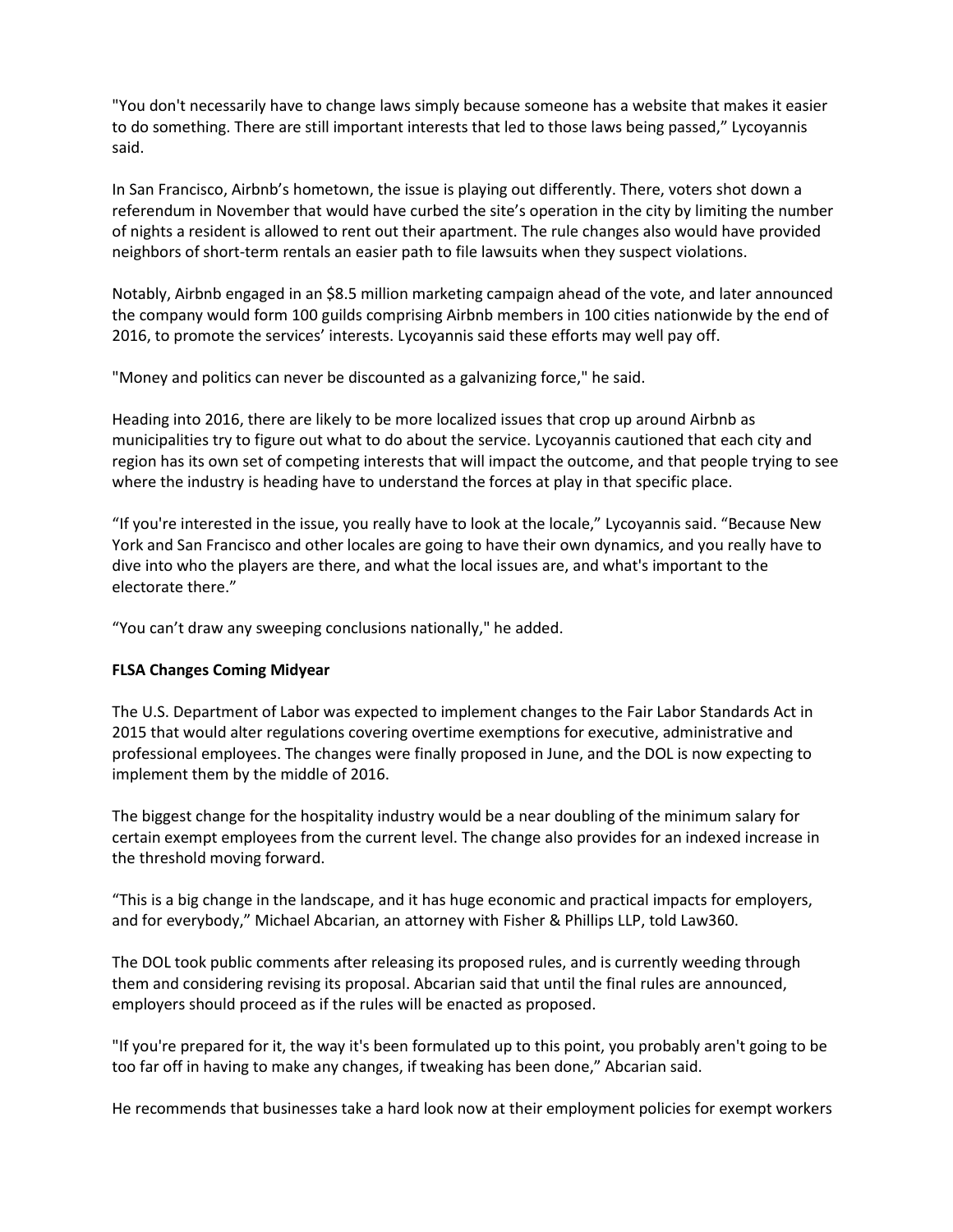to see if there's anything that can be done to improve the process. This could mean changing some employees' exempt status, converting some to hourly employees or increasing salaries to meet the new thresholds.

"There's any number of approaches, but all of them implicate some fairly fundamental changes to your business model," Abcarian said.

He added that businesses should use this opportunity to really assess their employment practices and not limit their assessments to the scope of the regulatory rule changes.

"It's a good time for all employers, and certainly the hospitality industry, to take a fresh and informed look at our exemption methodology," Abcarian said. "Not just with an eye towards what little things we'll have to change if the new rules come into place, but also to look at the whole picture."

## **Daily Fantasy Sports Becomes a Hot Issue**

The rise of daily fantasy sports is a hard thing to ignore, especially for traditional gaming industry operators. Until earlier in 2015, the DFS sites — DraftKings Inc. and FanDuel Inc. are the largest — have been able to run their games largely outside of any regulatory framework. But there are many indications the status quo won't last.

The companies are currently facing problems on several fronts, including lawsuits, new regulatory requirements and questions about the industry's legality on the whole.

New York Attorney General Eric Schneiderman conducted a probe into DFS in 2015, which eventually led his office to issue cease-and-desist letters to DraftKings and FanDuel, saying they were operating illegal gambling operations in violation of state law. In October, Nevada gaming regulators decided that DFS constituted gambling and that operators would need to obtain licenses to operate in the state. And Massachusetts Attorney General Maura Healey proposed sweeping consumer protection-oriented regulations for the industry in November.

"I don't think the view is that the industry should be shut down," Mark N.G. Hichar of Hinckley Allen & Snyder LLP told Law360. "There's a view that there should be some consumer protection regulation, which is certainly the view that the attorney general of Massachusetts took, and I think that view is shared by others."

The Massachusetts regulations cover issues including the age of DFS participants, advertising restrictions and a \$1,000-per-month cap on deposits from most players. Hichar said the rules were comprehensive and could serve as a basis for regulations in other states.

"Massachusetts has proposed some regulations that are robust, but would not mean the death of the industry. What comes out of that process will be a starting point for other states," Hichar said.

Meanwhile, he said, the different approach taken in Nevada, where regulators are trying to include DFS under the auspices of the state's existing gaming commission, may be related to the high concentration of traditional gaming operators located there.

Marc Dunbar of Jones Walker LLP said these traditional companies are watching the debates closely, though they don't necessarily mind the competition. He said they want to see DFS regulated the way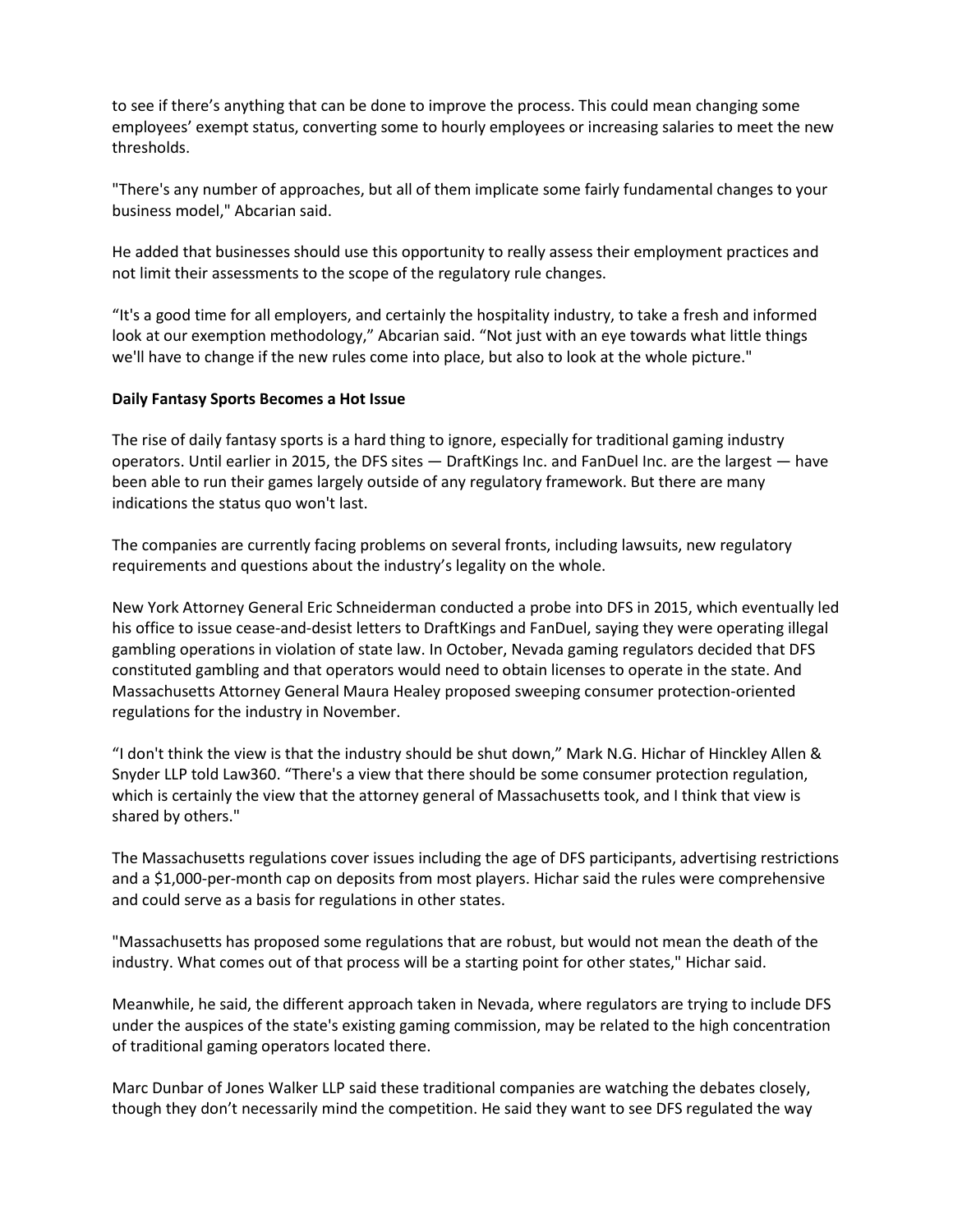other forms of gambling already are.

"Let's just call it gambling and have it regulated like the rest of us," Dunbar said.

Hichar noted that some of these operators might be interested in entering the DFS market themselves at some point, but said that would have to wait until uncertainty around the industry has dissipated.

"When you're a casino, you're under very strict regulation, and if your regulator advises you that fantasy sports are gray, or anything other than clearly legal, then you would do nothing to put your license at risk," Hichar said.

## **Seasonal Guest Worker Program Cap Restrictions Eased**

Parts of the hospitality industry, including resorts and other seasonal operations, rely heavily on the nation's H-2B guest worker program to find employees. The program has faced a number of issues in recent years, including lawsuits challenging three sets of proposed rules issued by the DOL.

While no comprehensive overhaul is underway, some tweaks to the program were made with the omnibus spending bill that Congress passed in December, and hospitality employers should be aware of the changes heading into next year.

The modification with the biggest impact has to do with the cap put on the number of H-2B visas that are issued each season. U.S. Citizenship and Immigration Services currently processes up to 33,000 petitions twice each year, and hit the cap for the first period in 2015.

The new changes to the program will mean that returning guest workers won't count toward the quotas, which should help alleviate some of the crunch, said Dan Kowalski of The Fowler Law Firm.

"We're hoping that now that the returning worker exemption has been put into play, that the cap won't be an issue, or at least not as much of an issue," Kowalski told Law360.

The other important change involves the prevailing wage determination. Employers utilizing the H-2B program are required to pay workers the prevailing wage for the occupational classification in the workers' area of employment, and in the past the DOL exclusively determined what that wage was.

Employers complained that this process was overly time-consuming and that the data used by the DOL was inaccurate, according to Enrique Gonzalez, an attorney with Fragomen Worldwide. He said that when it lacked the data it needed to make a determination, the DOL simply averaged in wages that were not necessarily applicable, skewing the numbers.

The new changes will allow employers to submit private prevailing wage determinations compiled by an outside company, which Gonzalez said would smooth the process and make the determinations more accurate.

"Unfortunately, the data that [the DOL] uses is notoriously inaccurate, because they average out numbers," Gonzalez said. "You're having to live and die by their statistical averaging, where a private survey will pull more information that the Department of Labor won't necessarily be able to get."

The changes to H-2B are considered another part of a stream of stop-gap measures, experts say. Users